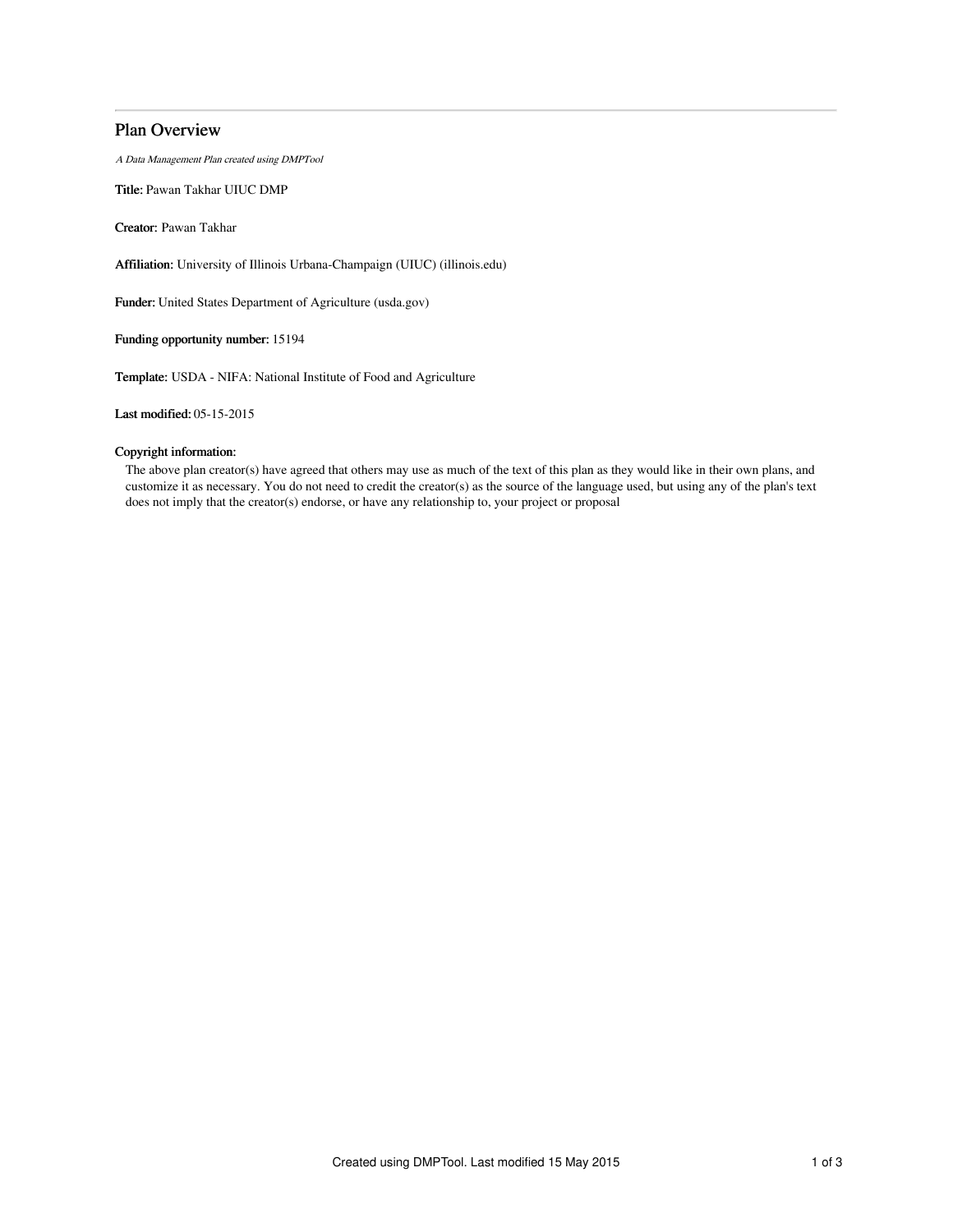# Pawan Takhar UIUC DMP

## Expected Data Type

#### Describe the type of data (e.g. digital, non-digital) and how they will be generated (lab work, field work, surveys, etc.). Are these primary or metadata? Data Management Plan

The expected data to be generated during the course of this project include: Analyzed Data Written Material: Word and LaTeX files Spreadsheets: Excel files Curriculum Materials: Word, LaTeX and PowerPoint files Digital Images: TIFF, JPEG, Bitmap Software Files: Comsol mph files, Matlab m files, and Avizo binary files.

The solution methodology, information on solver type, finite element technique, number of elements, method of implementing the equations in software package, step size etc. will be published in the peer-reviewed papers. The developed computer model for solving the equations will also be saved on University of Illinois' storage media discussed below.

#### Raw Instrumentation Data

This project will generate raw instrumentation data from microbial analysis performed at Ohio State and collaborating institutes.

This data falls under the category of "preliminary analyses" and NSF Data Management Plan guidelines indicate that this is not be included at the basic level of digital data to be archived. However, some of the raw data will also be retained, which include: SEM images, thermogram files, X-ray CT generated tiff files.

## Proprietary or Restricted Data

The proposal does not involve proprietary or restricted data.

PIs at collaborating Universities will be responsible for the management and retention of research data generated by their groups, in their own labs and in shared facilities. Period of Data Retention

The data generated for this project will be retained for a period of at least three years after the conclusion of the award or three years after public release, whichever is later.

#### Data Formats and Dissemination

The data generated under this project will be made available to others in several ways - data contained in thesis will be archived by the graduate schools at both universities; lectures and teaching materials will be stored in departmental storage archives and IDEALS (Illinois Digital Environment for Access to Learning and Scholarship) digital repository at the University of Illinois. IDEALS provides preservation, search, and browsing functions at http://www.ideals.illinois.edu/.

IDEALS is designed to collect, disseminate, and provide persistent and reliable access to the research and scholarship of faculty, staff, and students at the University of Illinois. IDEALS provides a direct deposit mechanism for loading digital content and assigning the appropriate metadata for the content. IDEALS will provide the capability of open access for this project. In addition, the Library is developing a trusted digital repository environment that will be compliant with all preservation and archiving standards.

Metadata for project data will be assigned in accordance with established metadata standards and best practices. The Dublin Core Metadata Initiative specification and standards (http://dublincore.org/) will be investigated and applied whenever possible. Additional discipline specific controlled vocabulary schemes will be used in the assignment of project data metadata. This will be done in consultation and collaboration with Library faculty in the Library Information Technology group and the Grainger Engineering Library Information Center (http://search.grainger.uiuc.edu/top/).

#### Data Storage and preservation of access

The IDEALS repository is administered by the University Library and operated by the University of Illinois Campus Information Technologies and Educational Service (CITES). The University of Illinois offers a rich and comprehensive cyberinfrastructure environment. IDEALS provides a trusted and effective preservation and archiving environment and the Library is committed to the development and maintenance of a certified digital repository. In addition, the Library Information Technology group and the Grainger Engineering Library digital library group have developed custom access and discovery technologies that will be leveraged and enhanced for this grant project.

#### Project Data Sharing Between UIUC and Other Institutes Under this Project

The analyzed and raw data will be shared between the collaborating Universities for use in research and outreach activities planned under this project. Data Management Plan

The expected data to be generated during the course of this project include: Analyzed Data Written Material: Word and LaTeX files Spreadsheets: Excel files Curriculum Materials: Word, LaTeX and PowerPoint files Digital Images: TIFF, JPEG, Bitmap Software Files: Comsol mph files, Matlab m files, and Avizo binary files.

The solution methodology, information on solver type, finite element technique, number of elements, method of implementing the equations in software package, step size etc. will be published in the peer-reviewed papers. The developed computer model for solving the equations will also be saved on University of Illinois' storage media discussed below.

#### Raw Instrumentation Data

This project will generate raw instrumentation data from microbial analysis performed at Ohio State and collaborating institutes.

This data falls under the category of "preliminary analyses" and NSF Data Management Plan guidelines indicate that this is not be included at the basic level of digital data to be archived. However, some of the raw data will also be retained, which include: SEM images, thermogram files, X-ray CT generated tiff files.

# Proprietary or Restricted Data

The proposal does not involve proprietary or restricted data.

PIs at collaborating Universities will be responsible for the management and retention of research data generated by their groups, in their own labs and in shared facilities. Period of Data Retention